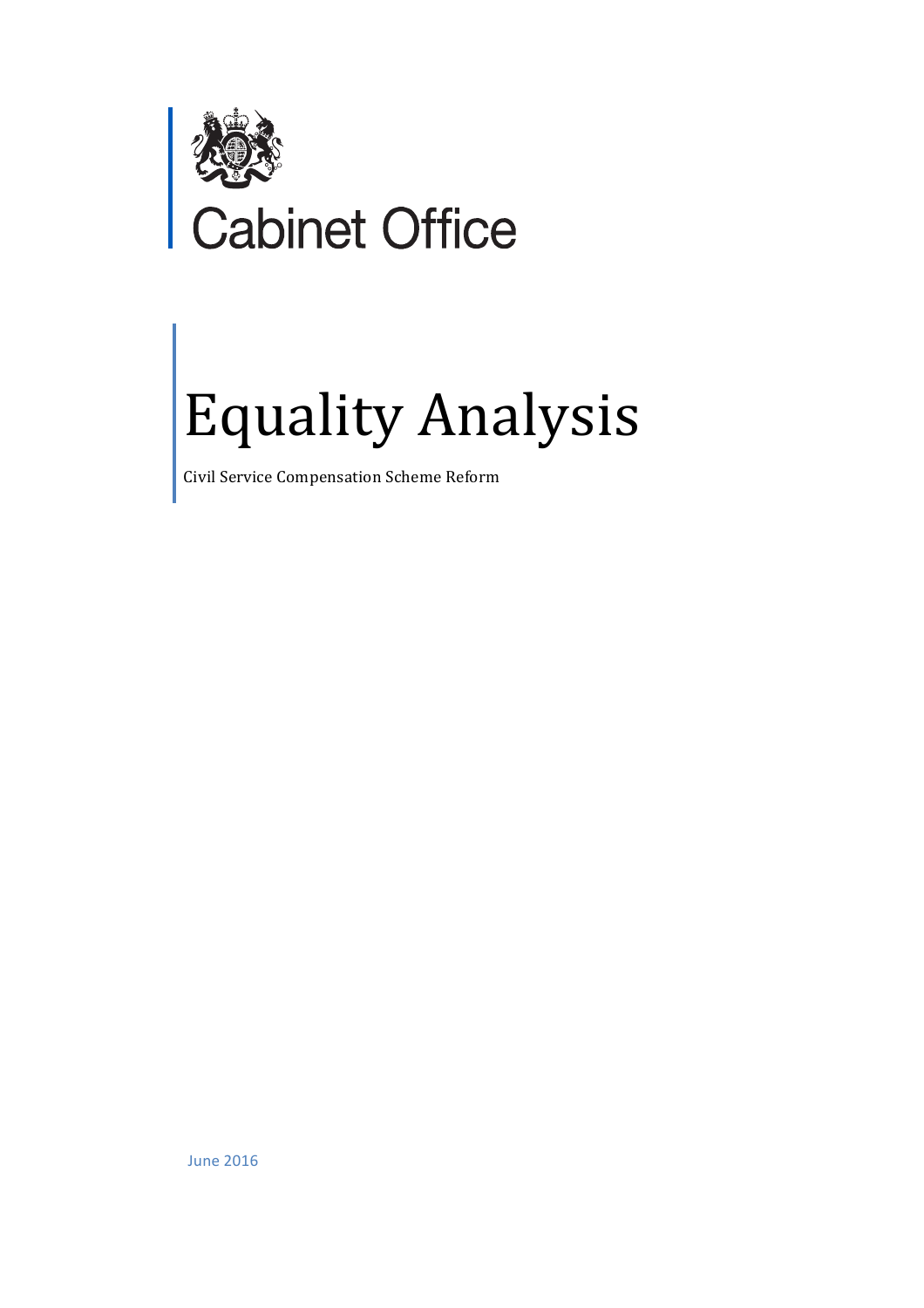## **CONTENTS**

**Purpose of the document Section 1: Public Sector Equality Duty Section 2: The Reform Proposal Section 3: Direct Discrimination Section 4: Indirect Discrimination Implementation Monitoring and Review Conclusion Annex**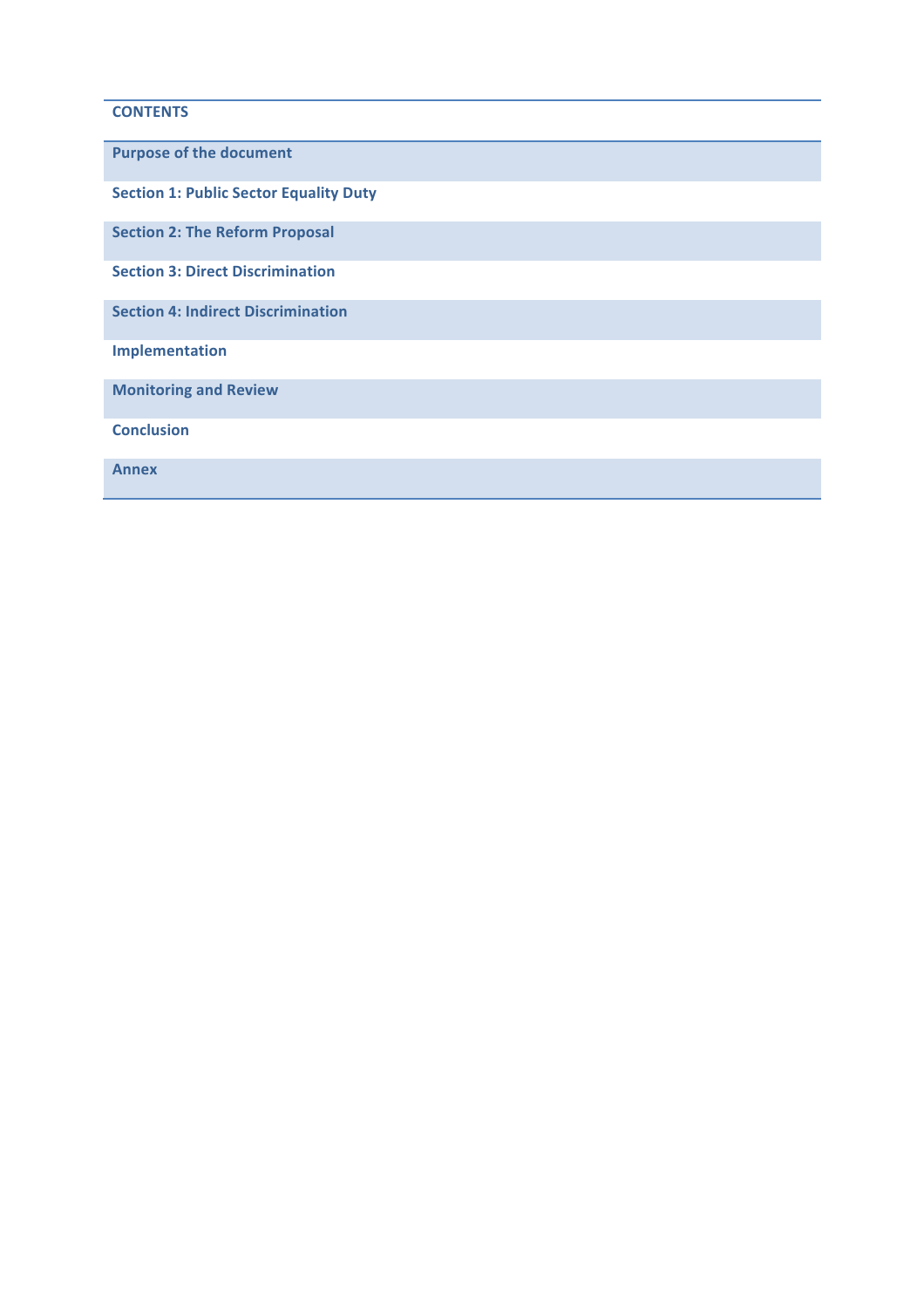## **Purpose of the document**

This document identifies the equality impact (if any) of specific changes the government proposes to make to the Civil Service Compensation Scheme (CSCS), and acts as a written record of the government's assessment and analysis of this.

## **Section 1: Public Sector Equality Duty**

On 5 April 2011, the public sector equality duty came into force in England, Scotland and Wales. It replaced the separate race, disability and gender equality duties in previous legislation. The public sector equality duty is set out at Section 149 of the Equality Act 2010. It requires that those subject to the equality duty must, when exercising their functions, have "due regard" to the need to:

- Eliminate discrimination, harassment, victimisation and any other conduct that is prohibited under the Act;
- Advance equality of opportunity between persons who share a relevant protected characteristic and persons who do not share it; and
- Foster good relations between persons who share a relevant protected characteristic and persons who do not share it.

The Cabinet Office has had due regard to those three aims when formulating the proposed changes in the CSCS. Having due regard to the second aim has involved having due regard to the need to  $-(a)$ remove or minimise disadvantages suffered by persons who share a relevant protected characteristic that are connected to that characteristic; and (b) take steps to meet the needs of persons who share a relevant protected characteristic that are different from the needs of persons who do not share it.

## **Protected characteristics**

The relevant protected characteristics are:

- Age
- Disability
- Gender reassignment
- Pregnancy and Maternity
- Race (including ethnic or national origins, colour or nationality)
- Religion or belief
- Sex
- Sexual Orientation

and marriage and civil partnership in relation to the aim of eliminating discrimination only.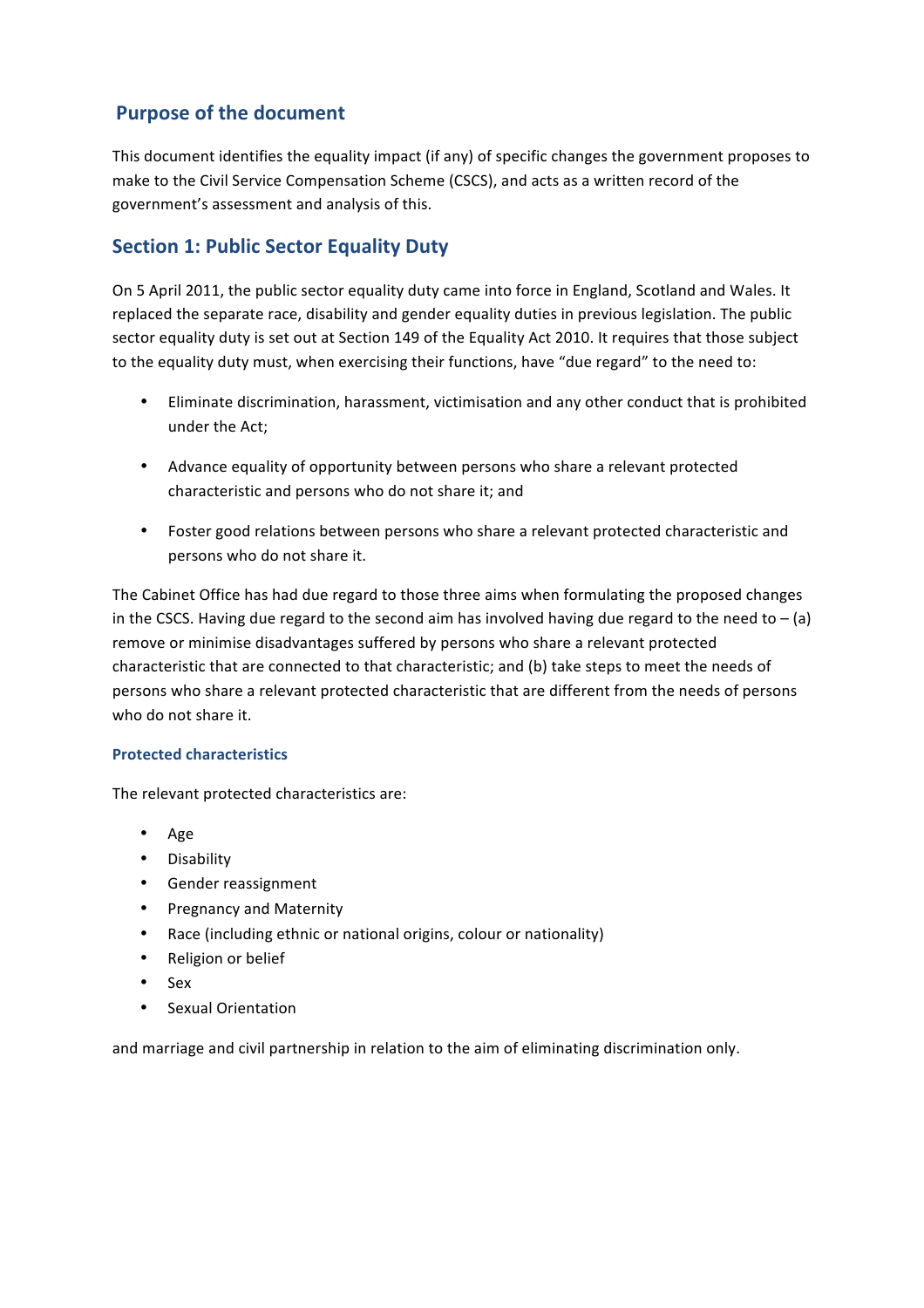# **Section 2: The Reform Proposal**

#### **Introduction**

To remain the best in the world, the Civil Service needs to respond to both the challenges and opportunities of our times. That means being able to recruit and retain the best people, but it also means ensuring that we have a good, cost-efficient system in place to help civil servants leave when exits are needed. The Civil Service continues to require new and different skills to respond to the fiscal environment, global competition and changes in technology, whilst at the same time delivering better services more efficiently: in short, doing more for less.

#### **Background**

The CSCS was last reformed in 2010 and, having been in place for approximately six years, the government concluded that it is not fully delivering against its aims. The government proposed changes to the CSCS so that it would remain a suitable and appropriate tool. Specifically, the government consulted on reforming so that it would meet the following principles:

- to align with wider compensation reforms proposed across the public sector, including the government's manifesto commitment to prevent excessive pay-outs by ending six-figure exit packages;
- support employers in reshaping and restructuring their workforce to ensure it has the skills required for the future;
- to increase the relative attractiveness of the scheme for staff exiting earlier in the process, and to maintain flexibility in voluntary exits to support this aim;
- to create significant savings on the current cost of exits and ensure appropriate use of taxpayers money; and
- to ensure any early access to pension provisions remains appropriate.

#### **Reform Plan**

The government is making a formal offer to the trade unions with the following terms:

- the standard tariff to be three weeks' per year of service;
- Voluntary Exit capped at 18 months' salary;
- Voluntary Redundancy capped at 18 months;
- Compulsory Redundancy capped at 9 months;
- only to allow employer funded top up to pension from age 55 and for this to track 10 years behind state pension age;
- to offer a partial buy out option for employees above minimum pension age where the cash value of the exit payment is insufficient to fully buy out the actuarial reduction or where the full exit payment is otherwise affected other restrictions in legislation (e.g. the introduction of the  $£95,000$  exit cap);
- Compulsory Redundancy notice periods will be set at 3 months for new starters.
- Ithe lower paid underpin to be increased to £24,000 and to be reviewed on an annual basis in relation to 90% of the average private sector earnings figure;]
- Inefficiency Compensation tariff to be reformed to align with Voluntary Redundancy terms as part of a package of reforms which limits its use to cases of underlying ill health and includes amending the management code and associated guidance; and
- a revised 2016 Protocol for Civil Service Redundancy principles.

If the government's offer is not accepted it intends to implement a reformed scheme with the following terms: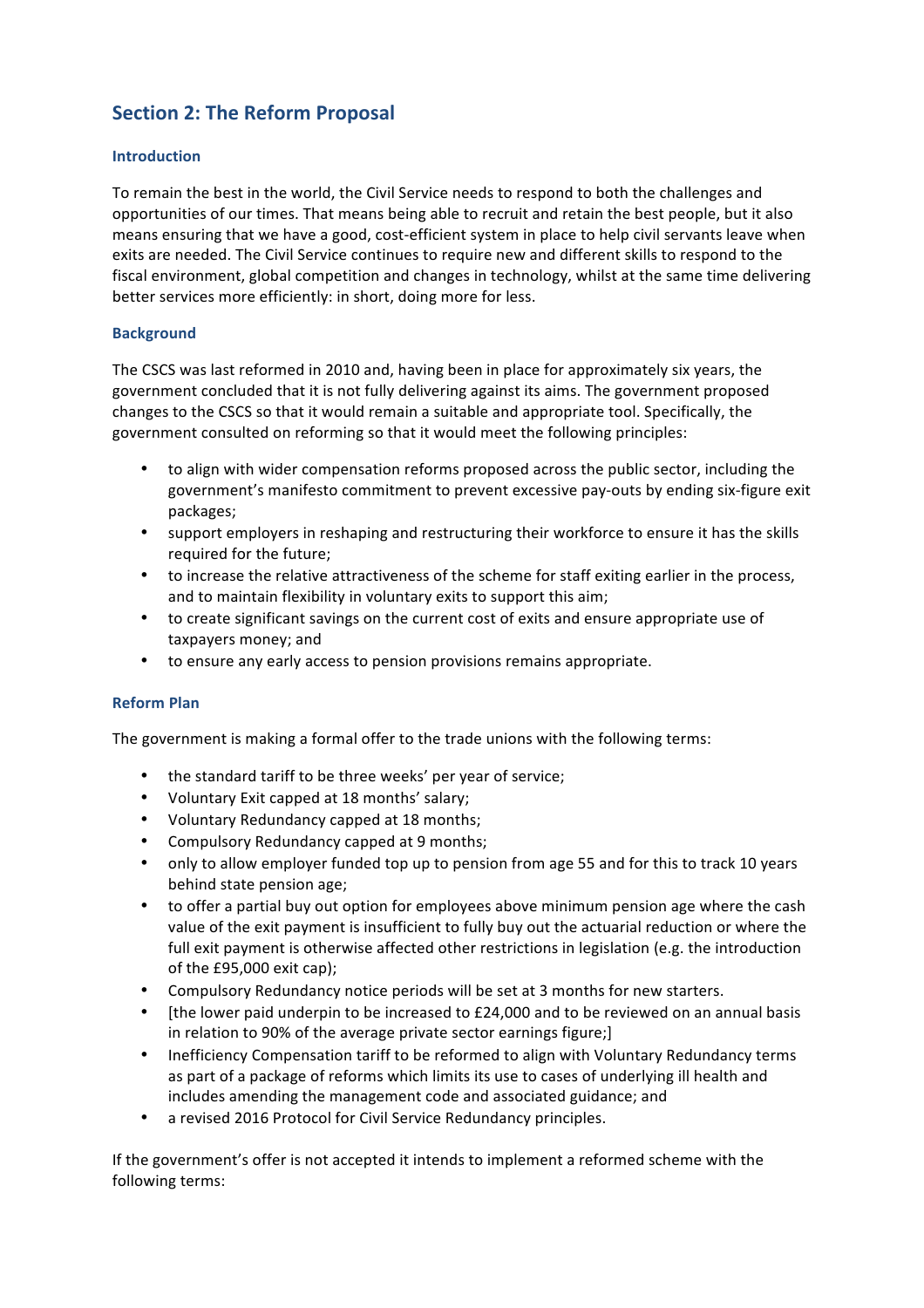- the standard tariff to be three weeks' per year of service;
- Voluntary Exit capped at 15 months' salary;
- Voluntary Redundancy capped at 15 months;
- Compulsory Redundancy capped at 9 months;
- only to allow employer funded top up to pension from age 55 and for this to track 10 years behind state pension age;
- Compulsory notice periods will be set at 3 months for new starters;
- the Inefficiency Compensation tariff reformed to align with Compulsory Redundancy terms;
- a set of central redundancy principles to be operated by departments to replace the current 2008 and 2014 Protocols.

#### **Data used for analysis**

In order to understand and assess the impact of the proposed changes on employees facing redundancy, analysis was conducted on the current CSCS and the proposed CSCS changes, using the scheme that the government would implement if the formal offer was not accepted. These terms represent a slightly less generous offer and so was assumed to represent a higher bar for the Equality Impact Assessment than the offer made to the Unions.

It is based on data from the Annual Civil Service Employment Survey 2015, to which a model of the CSCS was applied. The model calculates the entitlement of all Civil Servants under the current and proposed scheme. The key limitations of the model with respect to Equality considerations are discussed below.

- The coverage of the CSCS is wider than the Civil Service. However, the Civil Service forms the vast majority of members, so the model achieves very high coverage levels and so should be representative.
- The characteristics of those who take an exit package may be different to the scheme average. However, as the changes affect all members' exit entitlement the average figures across the entire Civil Service are shown.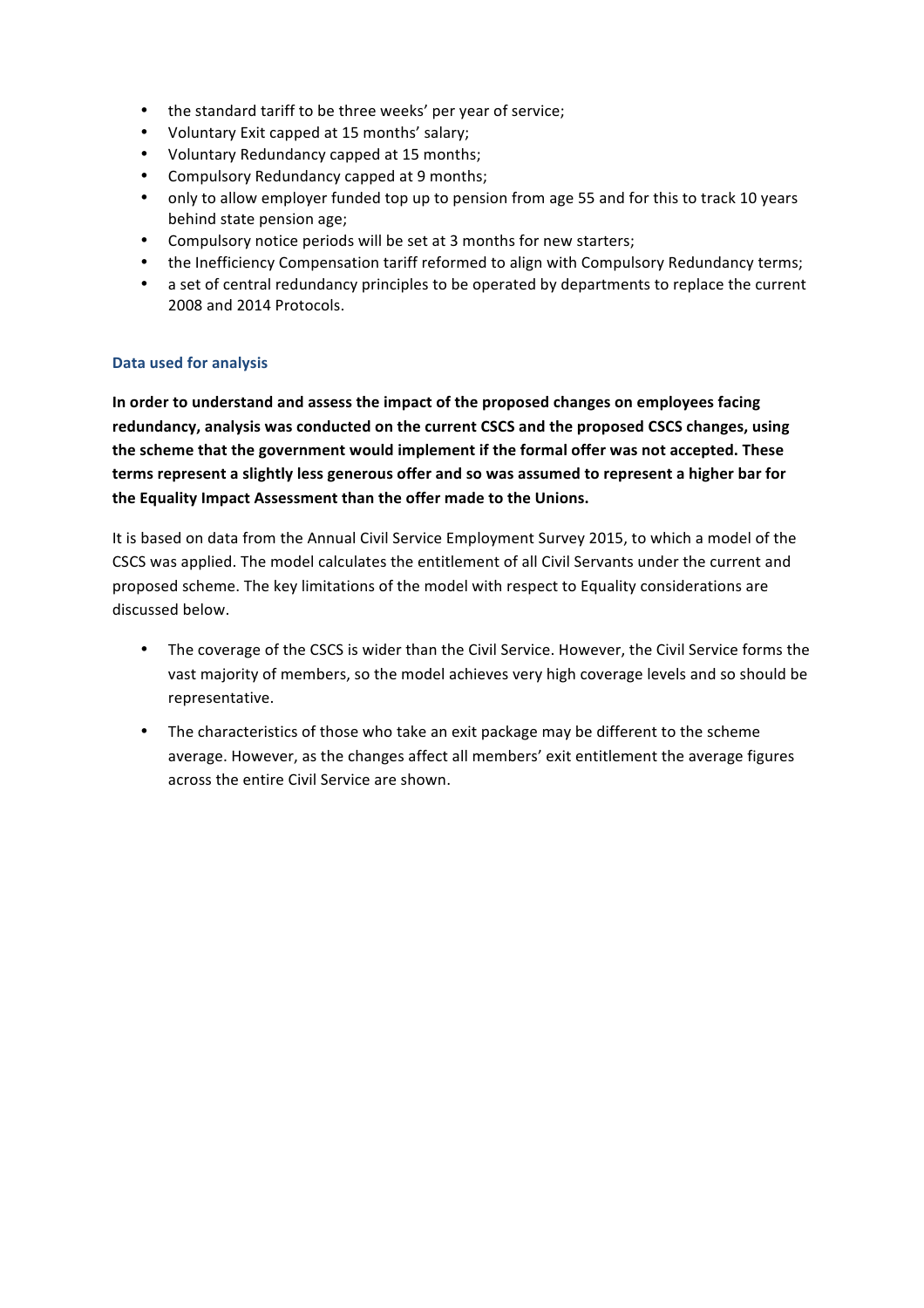## **Analysis**

The members who face the biggest losses are those:

- i. who are aged 50-54 and currently benefit most from the employer funded buy-out of reduction of pension for early access; and,
- ii. those with long-service.

If members with a protected characteristic are heavily concentrated in these groups, it is possible that unintended indirect discrimination could take place. This will be discussed in Section 4.

For some protected characteristics, such as gender reassignment and pregnancy/maternity, there is not enough sufficient data to draw substantial conclusions.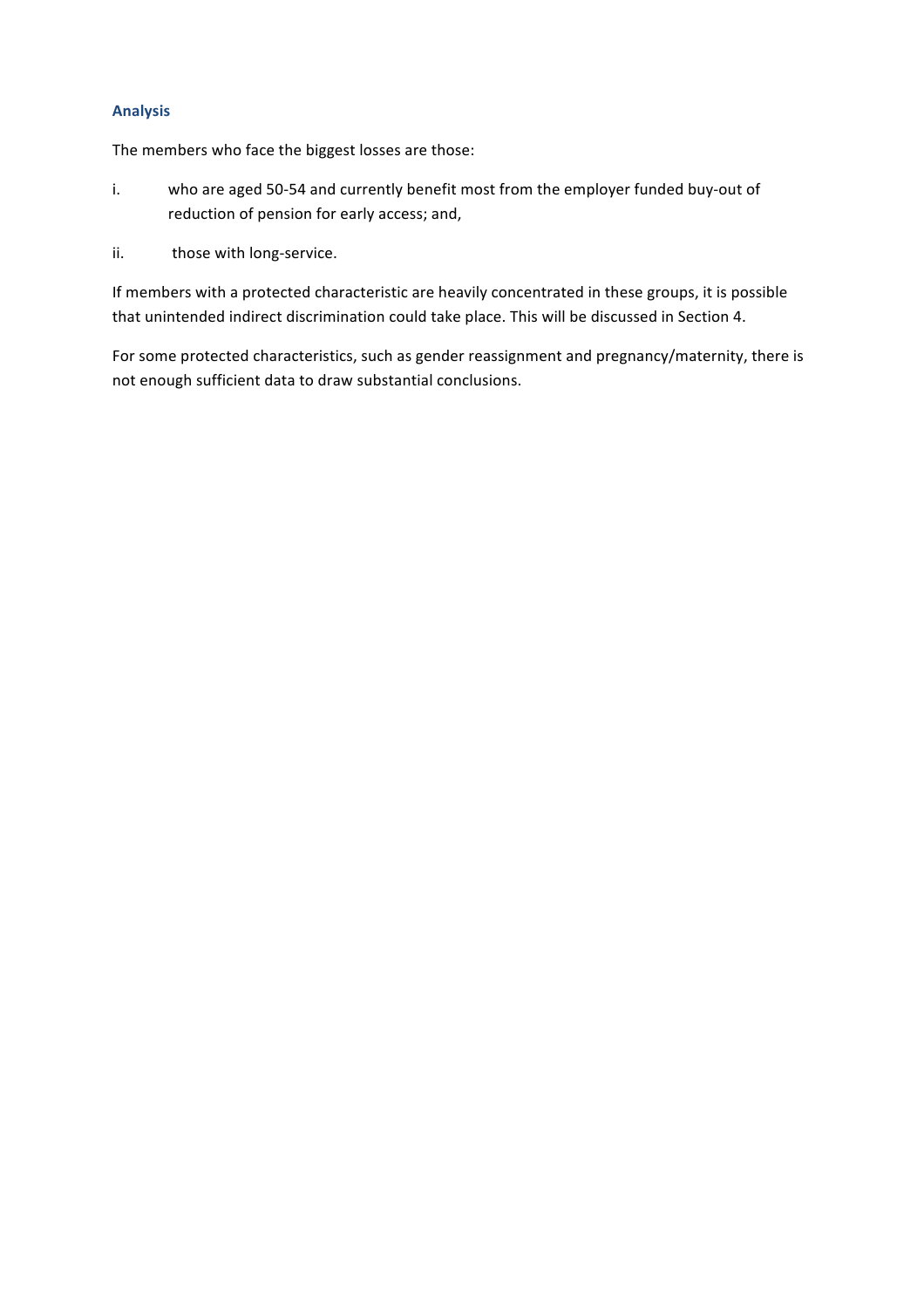## **Section 3: Direct Discrimination**

Across the proposed changes, the only potential direct discrimination present is in relation to age due to the early access to pension changes. Direct age discrimination is lawful if it is a proportionate means of achieving a legitimate aim.

## *Section 3a: Early Access to Pension*

Currently, employees have a right to draw some or all of their pension from 50 or 55 (depending on when they joined the relevant scheme). If the pension is put into payment before the Normal Pension Age (NPA), which can be 60, 65 or State Pension Age (SPA) depending upon the scheme, the pension is reduced to reflect the fact that it will be paid for longer. The current scheme rules allow exiting staff to opt to have their pension, unreduced for early payment, from any point once they have reached Minimum Pension Age (MPA) and for that reason, if the cost for this is more than the compensation payment, then the employer meets the additional charge.

Although it remains challenging for those close to pension age to be able to find comparable employment, the government is supportive of people being able to work for longer and to remain economically active until later in life. It therefore runs counter to this for the Civil Service, as an employer, to spend significant sums of money to encourage people to become economically inactive. 

The proposed changes are for employer funded pension top up to be only available to employees over 55, and for that age to track 10 years behind State Pension Age.

#### **Rationale for change**

- The 2010 provisions do not reflect the reality that under the current arrangements staff taking unreduced early access to pension may be 15 years from State Pension age, and may remain economically active.
- The requirement to have been a member of the scheme in 2006 in order to have a MPA of 50 means that there is a small and declining population of people with access to employerfunded early access to pension between the ages of 50 and 54.
- However, the cost to employers of exit payments for this group is currently disproportionately high compared to other age groups and those of the same age with a higher MPA.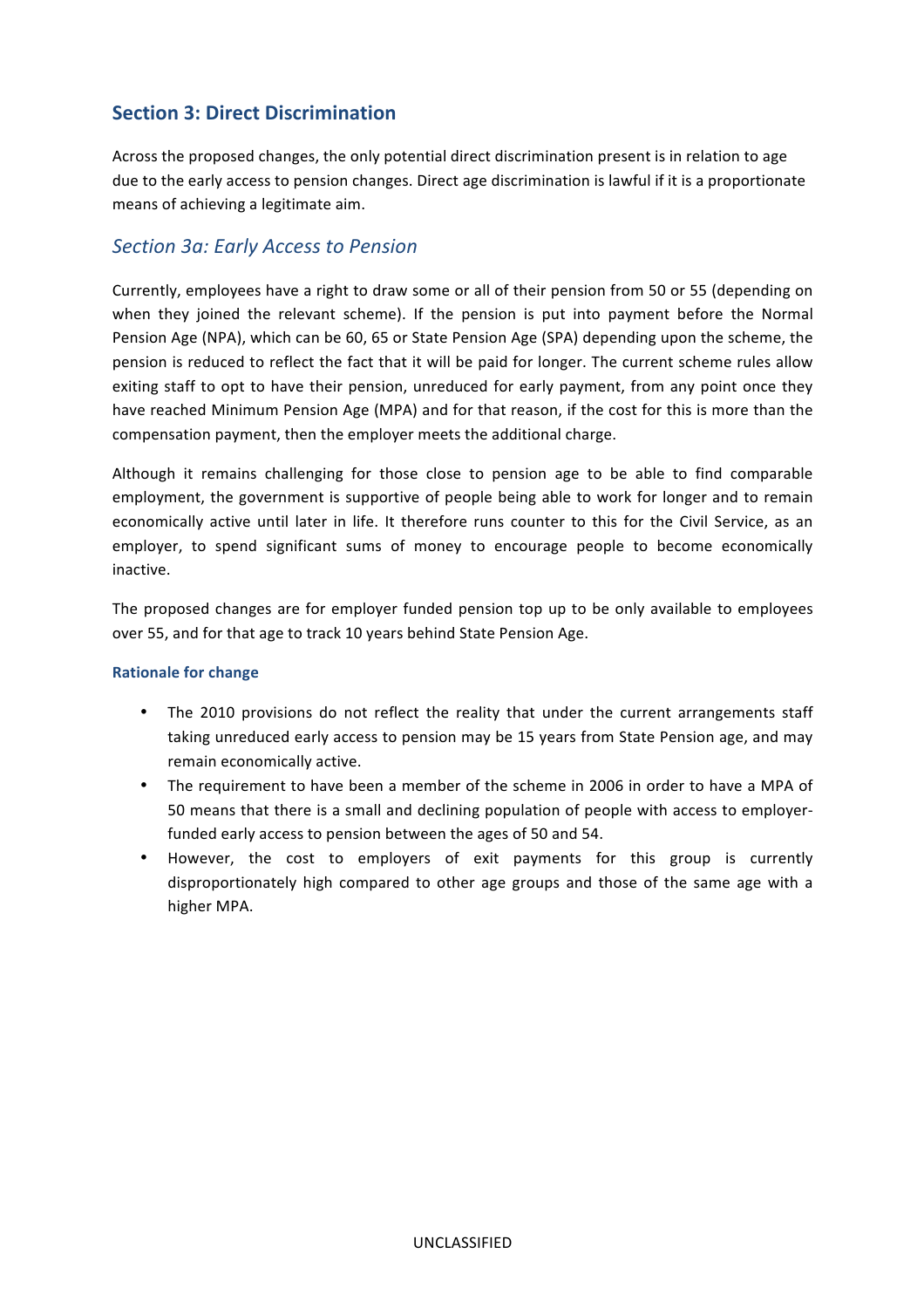### Supporting Data

# Current CSCS scheme, using dataset of members leaving service in the year to 31st March 2015

|              | Mean package value |           |         |
|--------------|--------------------|-----------|---------|
| Age          | CR                 | <b>VR</b> | VE      |
| $30$         | £14,800            | £14,900   | £14,900 |
| 30 to 39     | £22,300            | £25,700   | £25,700 |
| 40 to 44     | £24,600            | £35,800   | £35,800 |
| 45 to 49     | £25,800            | £40,300   | £40,300 |
| 50 to 54     | £26,900            | £64,300   | £64,300 |
| 55 to 59     | £28,100            | £47,700   | £47,700 |
| 60 to 64     | £18,100            | £22,800   | £22,800 |
| 65 and over  | £13,300            | £13,300   | £13,300 |
| <b>Total</b> | £24,100            | £40,400   | £40,400 |

## Table 1: Mean cost of exit by age

Source: Cabinet Office estimates using Annual Civil Service Employment Survey 2015, figures rounded *to nearest £100* 

*Notes: Excludes records where salary or date of joining are missing or leaving quarter is zero.* 

The table above demonstrates that the mean value of VR and VE exit packages for staff aged 50 to 54 is currently significantly higher than for other age groups.

## Proposed CSCS scheme, using dataset of members leaving service in the year to 31st March 2015

|             | Mean package value |         |         |
|-------------|--------------------|---------|---------|
| Age         | СR                 | VR      | VE      |
| $30$        | £10,300            | £10,300 | £10,300 |
| 30 to 39    | £16,100            | £17,700 | £17,700 |
| 40 to 44    | £18,100            | £25,200 | £25,200 |
| 45 to 49    | £19,200            | £28,500 | £28,500 |
| 50 to 54    | £20,000            | £30,600 | £30,600 |
| 55 to 59    | £20,900            | £38,300 | £38,300 |
| 60 to 64    | £15,800            | £19,200 | £19,200 |
| 65 and over | £13,100            | £13,100 | £13,100 |
| Total       | £18,400            | £27,600 | £27,600 |
|             |                    |         |         |

## Table 2: Mean cost of exit by age

Source: Cabinet Office estimates using Annual Civil Service Employment Survey 2015, figures rounded *to nearest £100* 

*Notes: Excludes records where salary or date of joining are missing or leaving quarter is zero.*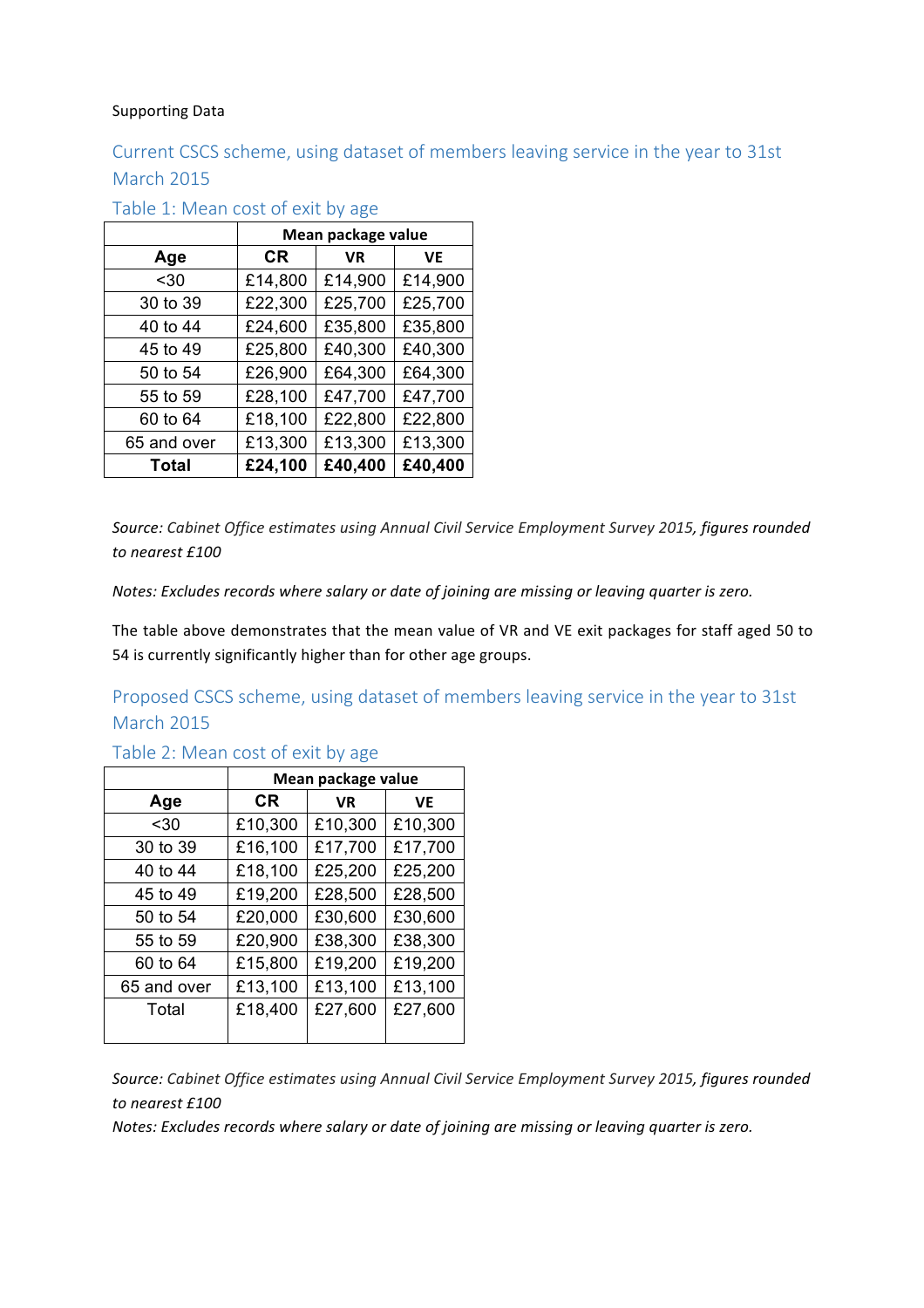The table above demonstrates that staff aged 50 to 54, using an entitlement to 15 months maximum would receive packages under the proposed reforms that are more comparable with those for other age groups.

## *Section 3b: Is the change proportionate?*

The purpose of the CSCS is to provide a proportionate cushion whilst people search for new employment or transition into retirement, which may be earlier than expected. Despite the changes to the scheme this aim remains. However the Government, especially given the current economic circumstances, only has limited funds and so must use them wisely. The change in age for early access to pension, from 50 to 54, is proportionate as this will address the current situation where those who are age 50 are gaining a significantly higher amount than those who are slightly younger.

Whilst some of those who are aged 50-54 will experience a much larger reduction in the value of the benefits available to them compared to staff at other ages, the change does bring them into line with those who are 50-54 and who joined the Civil Service after  $6^{th}$  April 2006 as well as those under 50 or those closer to their pension age. In addition, due to the changes to the rules of the pension scheme the population of the employees who have a right to draw any pension from the age of 50 is limited and will steadily decline. Furthermore, as the relevant pension schemes are closed to future service the average value of the benefit will reduce over time.

The change therefore will affect only a limited number of people. Although it will reduce the value of their benefits for those affected, it will do so only to the level available to others. The government believes this change is proportionate, as it will remove an anomaly where this group can currently receive significantly higher payments than those in different age groups, or those in the same age group that have a higher MPA.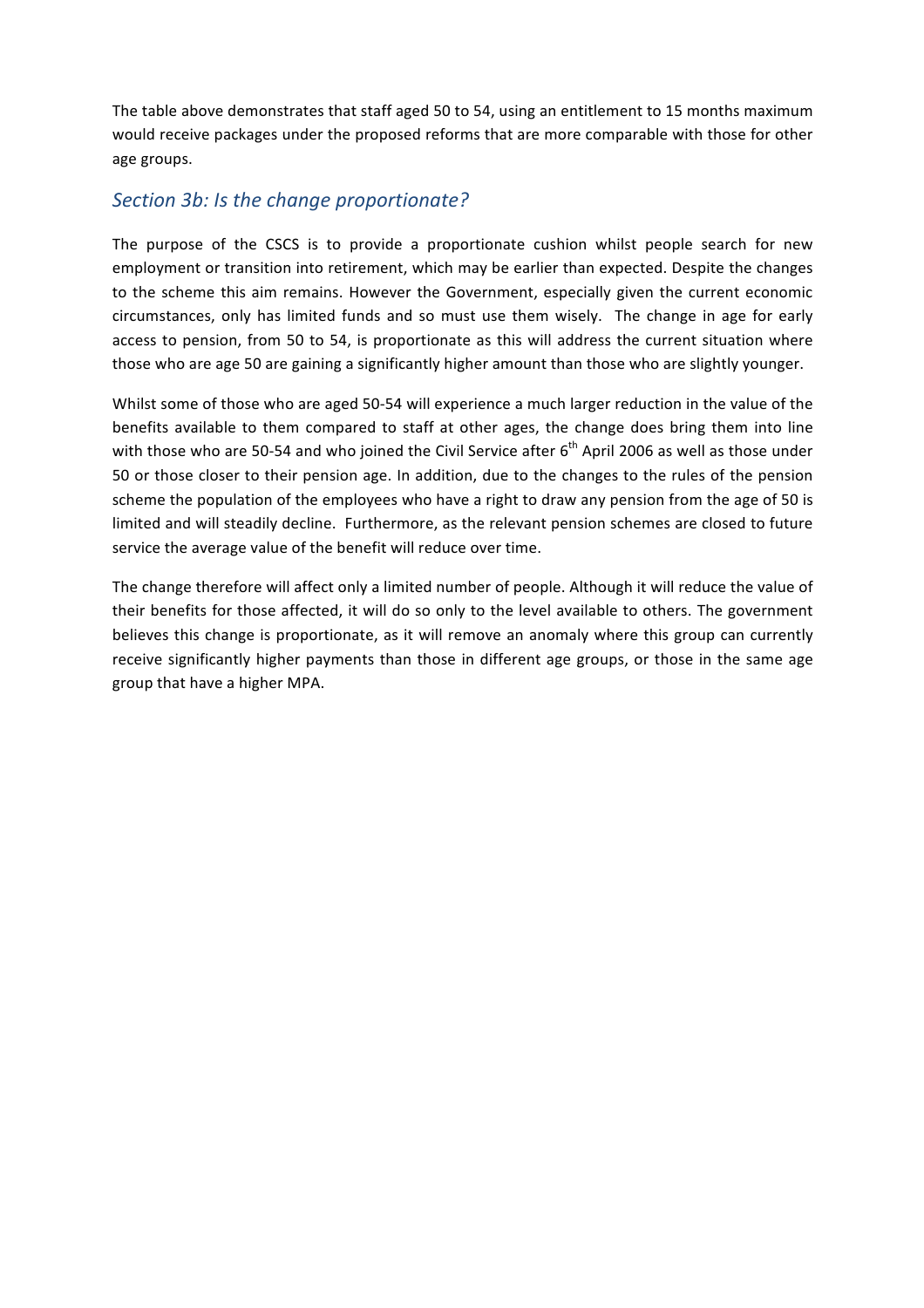## **Section 4: Indirect Discrimination**

In this section key changes to the CSCS will be analysed to see whether there is anything about the scheme that has a greater impact on a population with a protected characteristic, therefore being indirectly discriminatory.

# *Section 4a: Tariff – 3 weeks per year of service and reducing the maximum multiple of salary*

These changes in tariff to 3 weeks per year or service and the reduction of the maximum multiple of salary will be analysed together due to the interplay between them when calculating redundancy payments. 

The tariff is the rate used to calculate compensation. Currently, the CSCS tariff is set at a month's salary per year of service. The reduction to 3 weeks, with no other changes, would provide savings of around 14% of costs. 

Under the existing CSCS the cap on the maximum multiple of salary is set at 21 months for VE, VR and is 12 months for CR. The proposed change is for VE and VR to be capped at 15 months and CR at 9 months. 

#### **Rationale for change**

- The impact of changing the tariff to 3 weeks would be spread across the great majority of members although those with very long service will not see any reduction in their compensation. This therefore places the burden of savings across a wider population.
- The 3 week tariff provides a large amount of savings, compared to other suggested changes, significantly contributing to the overall aim to save one third of the costs.
- Reducing the maximum payable in a voluntary situation to 15 months, with no other change, would yield 9% savings.
- Members of staff who would be entitled them to a payment of more than 9 months' salary due to their length of service would be incentivised to go under VE or VR due to the higher compensation pay out. This is in line with one of the principles of the scheme reform.

#### **Impact assessment**

#### *Age*

Those with long service will see a reduction in their redundancy payment with the changes to both the tariff and the maximum months' salary available. This means that someone who would be eligible for 21 months under the current scheme would be limited to 15 months under the new terms. The strong correlation between age and length of service means that there is a risk of indirect discrimination. 

There are 3 populations who will be affected by these two changes:

• Those who have under 15 years of service and will experience loss only due to the change in tariff.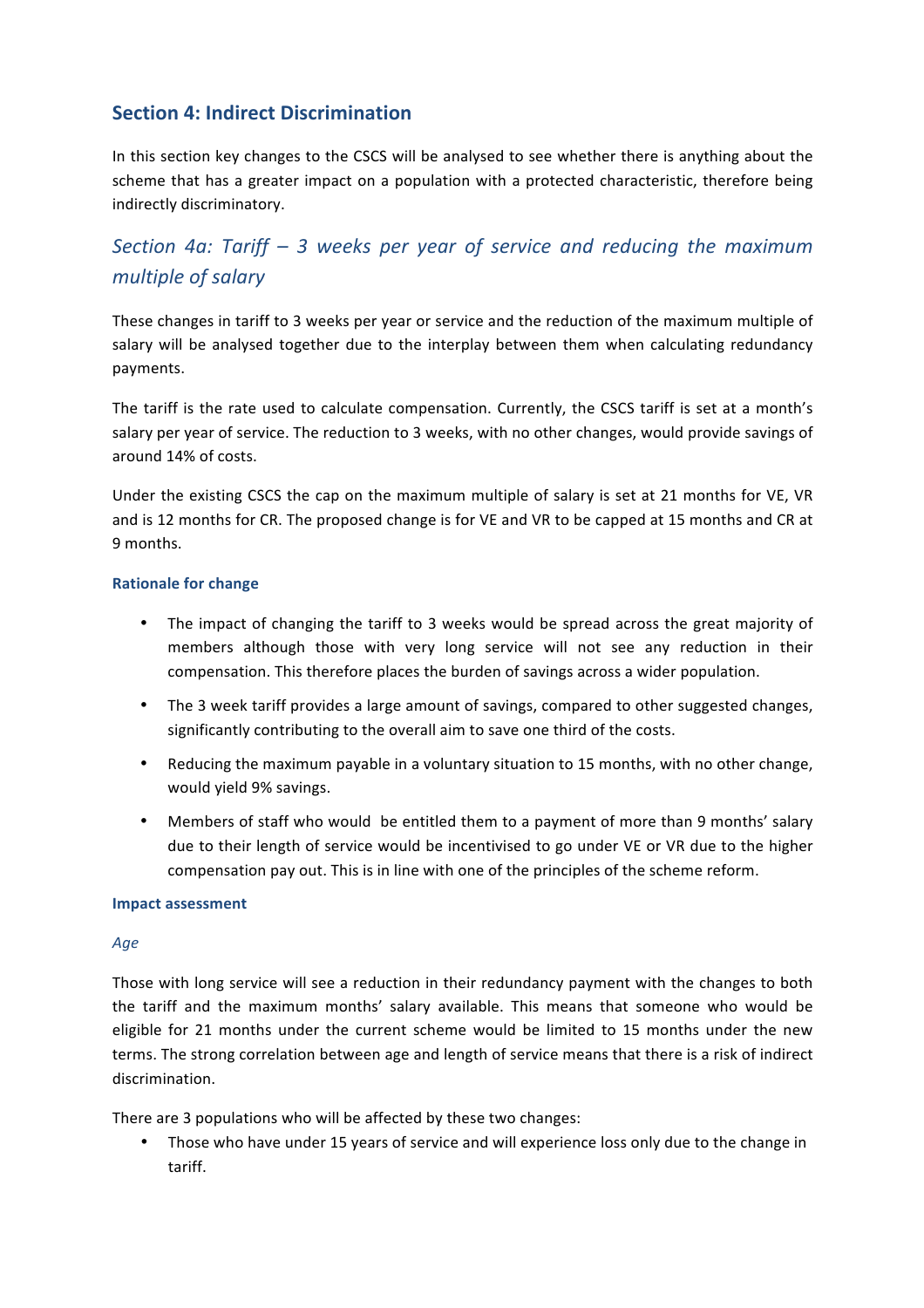- Those who have between 15 and 22 years of service and will see a steadily increasing change, depending on how far above 15 years they have served, due to both the tariff and the cap.
- Those who have served 22+ years who will experience loss due to the cap no matter what length of service. They will experience comparatively less of a drop than those who have been in service for 21 years. Once 21 years of service has been reached, the loss of absolute and relative value begins to decline.

#### *Sex*

Due to the higher proportion of those who are female and part-time workers, there is potential for indirect discrimination if a part-time worker is disadvantaged when compared to someone who works full time.

The rules of the scheme calculate payments based on full time salaries and reckonable service. This means that staff who have recently moved onto part time working will not be disadvantaged by seeing a large fall in the compensation they can receive. The scheme rules also include a "part time taper" for those who have worked part time in the last three years. This multiplies the amount to be paid by the length of reckonable service divided by the length of actual service. This has the effect of reducing the amount of compensation paid so that it reflects the average proportion of a full time equivalent worked across the career. This means that a part time worker (or one who was recently working part time) cannot receive proportionally more than a full time colleague.

Given that the changes in the terms apply equally to full time and part time workers, and given the rules already in place on part time workers, there is no comparative disadvantage for part time workers. 

The Government also considered whether there was any indirect discrimination as a result of changes to the tariff and the maximum months' salary available. However analysis shows there is no gender disparity within the most affected group with longer service.

### *Other Protected Characteristics*

The government does not have evidence to suggest that any negative impact on groups with the other protected characteristics that is disproportionate relative to others who differ in those characteristics. 

## *Section 4b: Early Access to Pension*

Those who are close to pension age, and who are therefore older, will be affected by the changes to the early access to pension. The information regarding the change was detailed in Section 3 and direct discrimination was identified.

The indirect discrimination impact assessment is below.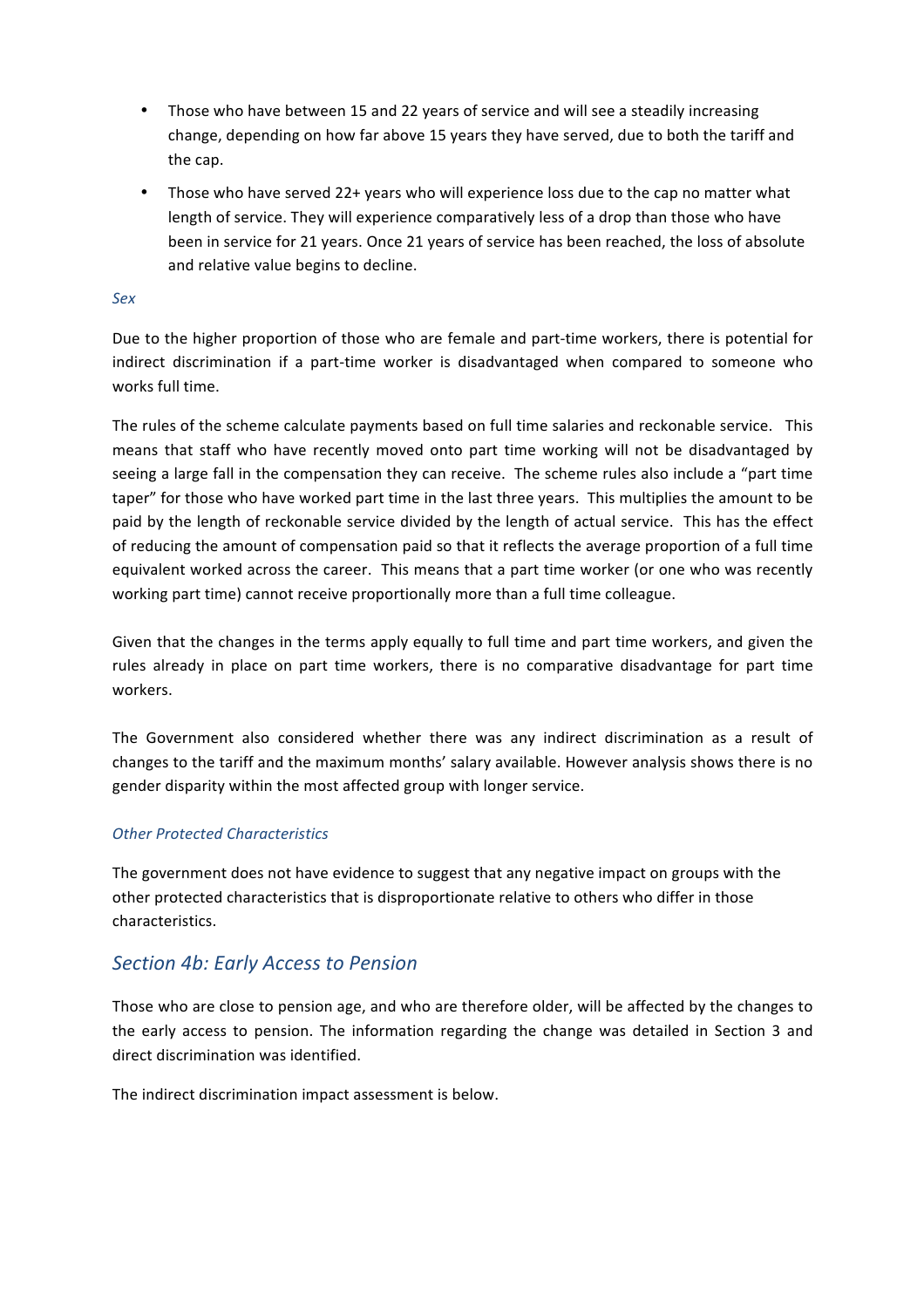#### **Impact assessment**

The government has looked in particular at the 50-54 age group in relation to the protected characteristics of race, disability and gender. The government does not believe there is evidence to suggest any significant over-representation of those with these characteristics within the population of those aged 50-54, and so has no reason to assume there will be any negative impact on these groups relative to others who differ in these characteristics.

The government also has no evidence to suggest that there is any significant over-representation of those with the other protected characteristics in the 50-54 age group, and so has no reason to assume any negative impact relative to others who differ in these characteristics.

### **Implementation of changes**

We propose to implement changes from early November 2016. Any exit schemes initiated before this, on the previous 2010 CSCS terms, should be concluded by end December 2016.

## **Monitoring and Evaluation**

There are two sets of responsibility in terms of monitoring in line with the Equality Duty. One is on the Cabinet Office to ensure that the CSCS remains fair and non discriminatory. However, there is also an obligation on the employer (different departments) to not select candidates on a discriminatory basis.

If anomalies in data are spotted it will be difficult to ascertain whether this is driven by a change in the scheme or by a department. The annual ONS survey of the CS will be used to see if there is any unusual data in terms of the population that is exiting the CS.

### **Conclusion**

The Equality Impact Assessment shows that there is direct discrimination in relation to age in respect of early access to pension. However, the government believes this is justifiable as it is a proportionate means of achieving a legitimate aim. Specifically, and aligned with an objective of cost reduction, the changes to early access to pension address a current situation where those in the 50-54 age group can gain a significantly higher amount than other groups. Whilst some of those who are aged 50-54 will experience a larger reduction in the value of compensation compared to staff at other ages, the change does bring them into line with those who are 50-54 and who joined the Civil Service after 6<sup>th</sup> April 2006 as well as those under 50 or those closer to their pension age and as such increases consistency and fairness across different age groups within the civil service workforce.